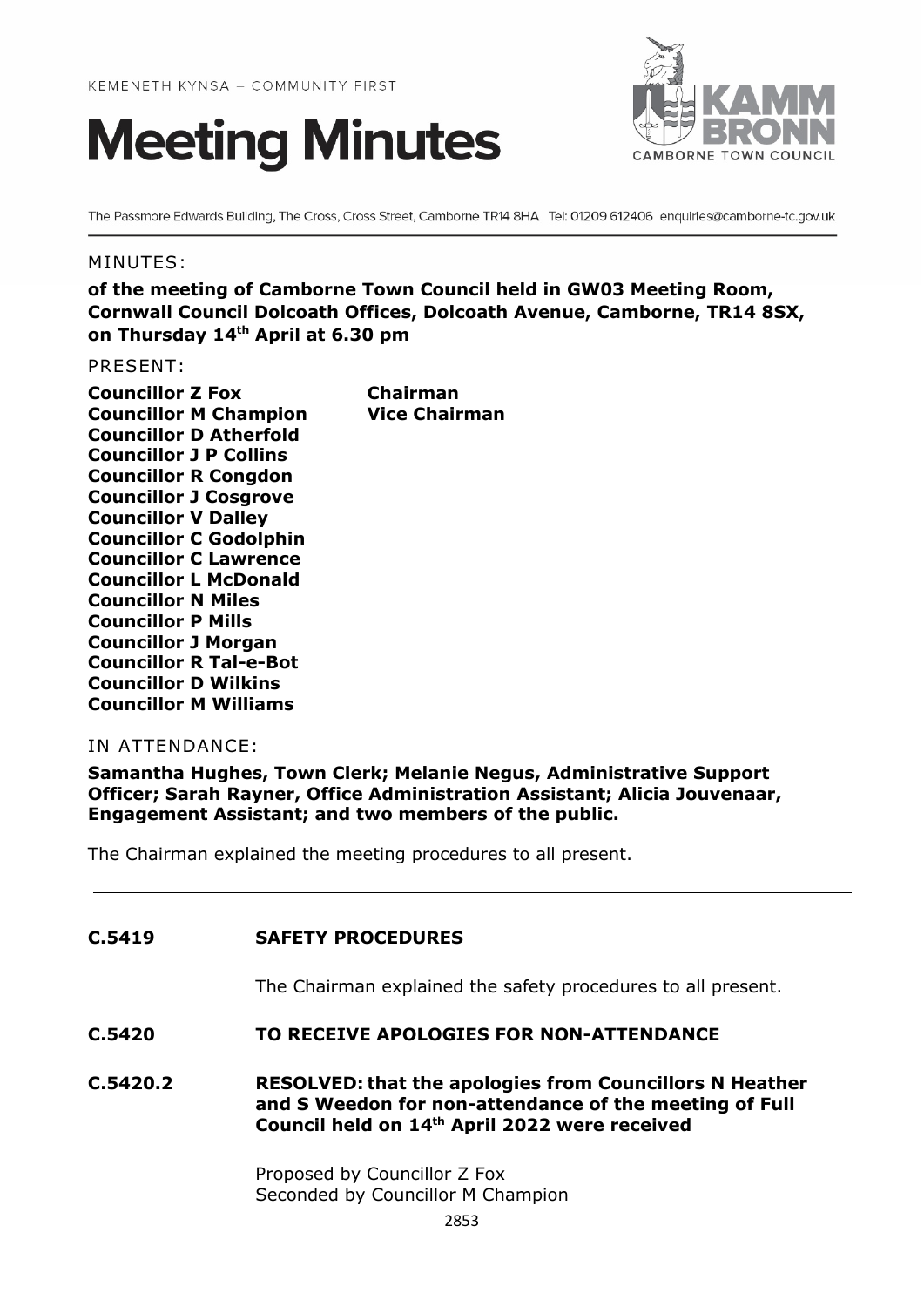### **C.5421 CHAIRMAN'S ANNOUNCEMENTS**

The next meeting of the Passmore Edwards Working Party has been postponed to the 28<sup>th</sup> April.

BID have requested assistance in judging the window Competition and the Chair asked for volunteers to come forward. Councillors Z Fox, Mike Champion and C Godolphin volunteered to help with judging.

On Trevithick Day the Mayor would be holding a Civic Reception from 12 to 2 pm.

An email was received requesting assistance from the Amenities Team in setting up the Farmers Market each Friday. The Amenities team do not have the capacity to carry this out and members were requested to assist the market in setting up.

This would require a commitment at 7.30am and 2pm for half an hour at each time.

There was a discussion amongst Councillors concerning how this could be accommodated. Councillor N Miles stated that he did currently help with the market; and Councillors P Mills and R Tal-E-Bot expressed that they would be available to help on a Rota basis.

## **C.5422 MEMBERS TO DECLARE DISCLOSABLE PECUNIARY INTERESTS AND NON-REGISTERABLE INTERESTS (INCLUDING THE DETAILS THEREOF) IN RESPECT OF ANY ITEMS ON THIS AGENDA INCLUDING ANY GIFTS OR HOSPITALITY EXCEEDING £25**

There were declarations from Councillors Dalley, Fox, Morgan, and Cosgrove for item 31 on the Agenda, as they were on the Town Deal board.

Councillor Cosgrove declared an interest in item 29 on the Agenda, as a member of the St John the Baptist Roman Catholic Church.

### **C.5423 TO APPROVE WRITTEN REQUEST(S) FOR DISPENSATIONS**

**C.5423.2 RESOLVED: that dispensation requests in place for a term of twelve months to allow Councillors V Dalley, Z Fox, J Morgan and J Cosgrove to speak on Town Deal Board items on the Agenda, were received**

> Proposed by Councillor Z Fox Seconded by Councillor M Champion

On a vote being taken the matter was approved unanimously.

### **C.5424 TO RECEIVE AND APPROVE THE MINUTES OF THE MEETING OF THE FULL COUNCIL HELD ON 10th MARCH 2022 AND THE CHAIRMAN TO SIGN THEM**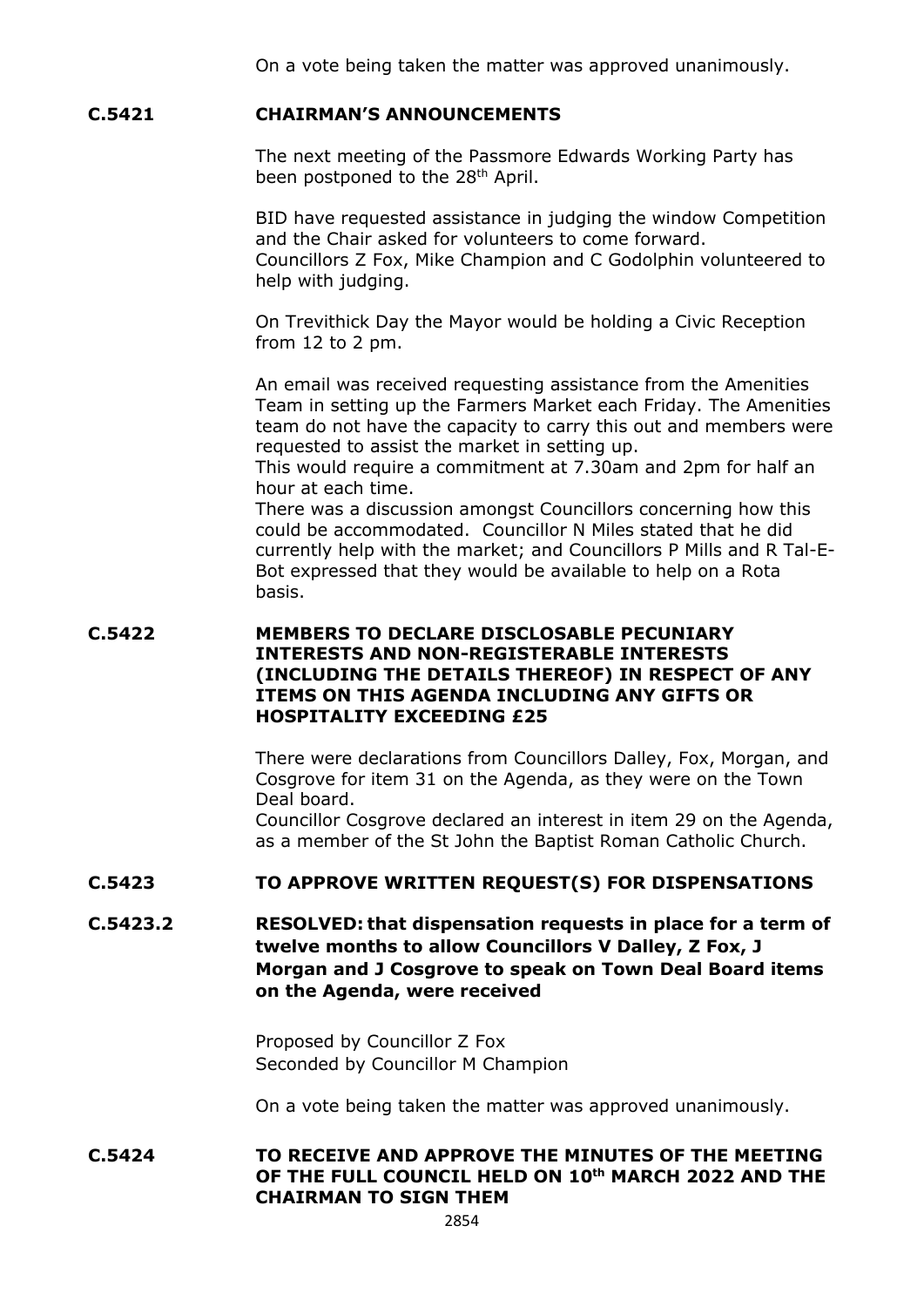# **C.5424.2 RESOLVED: that the Minutes of the meeting of the Full Council held on 10th March 2022 were received, approved, and signed by the Chairman**

Proposed by Councillor Z Fox Seconded by Councillor M Champion

On a vote being taken the matter was approved unanimously by those entitled to vote.

**C.5425 TO RECEIVE AND APPROVE THE REDACTED MINUTES OF THE MEETING OF THE FULL COUNCIL HELD ON 10th MARCH 2022 AND THE CHAIRMAN TO SIGN THEM**

# **C.5425.2 RESOLVED: that the Redacted Minutes of the meeting of the**  Full Council held on 10<sup>th</sup> March 2022 were received, **approved, and signed by the Chairman**

Proposed by Councillor Z Fox Seconded by Councillor M Champion

On a vote being taken the matter was approved unanimously by those entitled to vote.

### **C.5426 TO RECEIVE AND APPROVE THE MINUTES OF THE MEETING OF THE EXTRAORDINARY FULL COUNCIL HELD ON 2ND MARCH 2022 AND THE CHAIRMAN TO SIGN THEM**

# **C.5426.2 RESOLVED: that the Minutes of the meeting of the Extraordinary Full Council held on 2nd March 2022 were, received, approved, and signed by the Chairman**

Proposed by Councillor Z Fox Seconded by Councillor M Champion

On a vote being taken the matter was approved unanimously by those entitled to vote.

## **C.5427 TO RECEIVE THE MINUTES OF THE FOLLOWING COMMITTEE MEETINGS:**

**i) Amenities Committee 17th March 2022**

## **C.5427.2 RESOLVED: that the minutes of the Amenities Committee 17th March 2022, were received**

Proposed by Councillor Z Fox Seconded by Councillor M Champion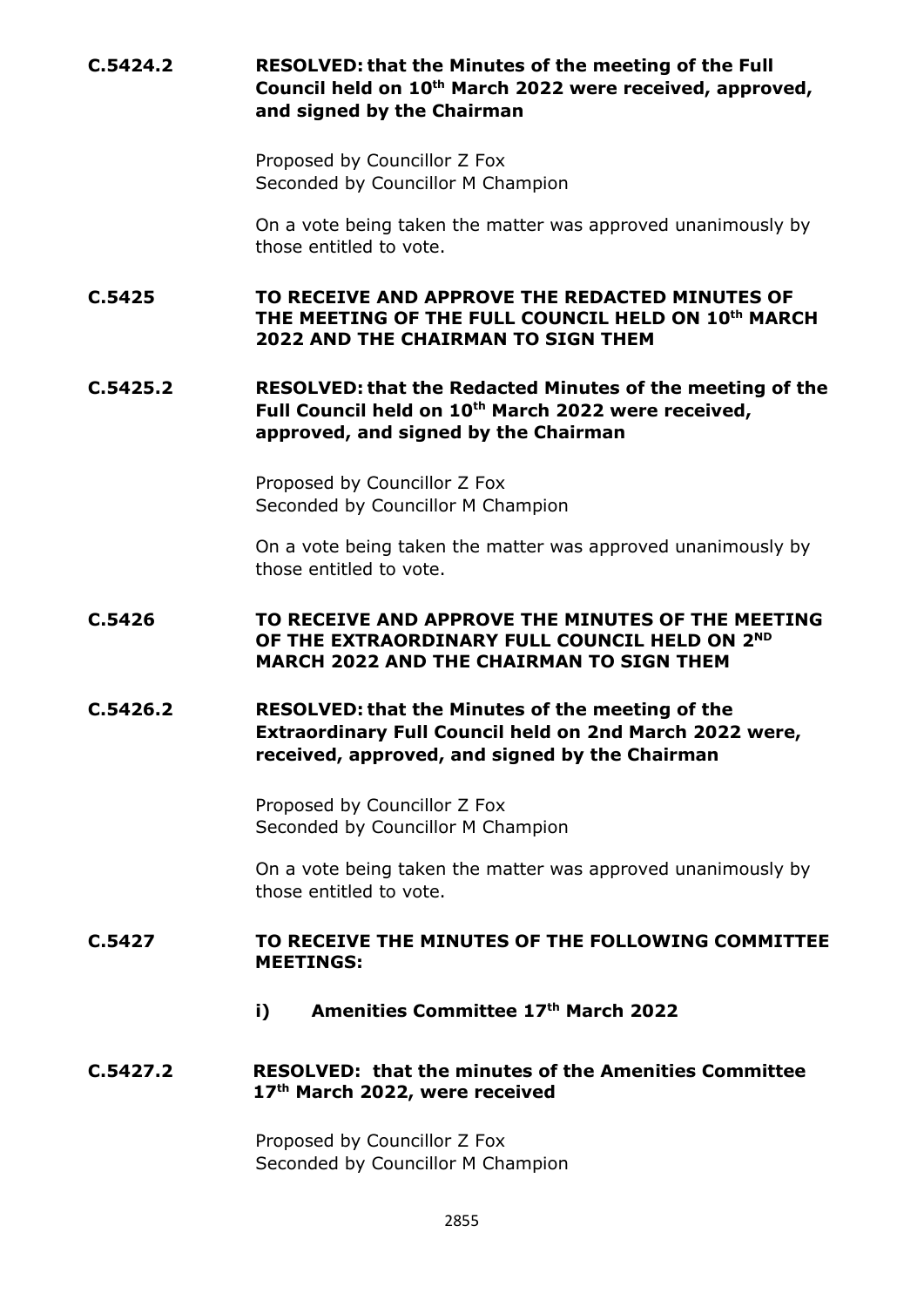- **C.5428 TO RECEIVE THE MINUTES OF THE FOLLOWING:**
	- **(i) Corporate Governance Working Party 4th February 2022;**
	- **(ii) Passmore Edwards Building Working Party 18th March 2022;**
	- **(iii) Passmore Edwards Building Working Party 1st April 2022;**
	- **(iv) Redacted Passmore Edwards Building Working Party 1st April 2022;**
	- **(v) Events Working Party 21st March 2022;**
	- **(vi) Youth Council Meeting 15th February 2022;**
	- **(vii) Youth Council Meeting 29th March 2022**

**C.5428.2 Resolved: that the minutes of the Corporate Governance Working Party 4th February 2022; Passmore Edwards Building Working Party 18th March 2022; Passmore Edwards Building Working Party 1st April 2022; Redacted Passmore Edwards Building Working Party 1st April 2022; Events Working Party 21st March 2022; Youth Council Meeting 15th February 2022; and the Youth Council Meeting 29th were received en bloc**

> Proposed by Councillor Z Fox Seconded by Councillor M Champion

On a vote being taken the matter was approved unanimously.

#### **C.5429 TO RECEIVE THE NOTES OF:**

## **CPIR & MINING VILLAGES COMMUNITY NETWORK MEETING 11TH JANUARY 2022**

# **C.5429.2 Resolved: that the notes of the CPIR & Mining Villages Community Network Meeting 11th January 2022 were received**

Proposed by Councillor Z Fox Seconded by Councillor M Champion

On a vote being taken the matter was approved unanimously.

#### **C.5430 MATTERS ARISING, FOR INFORMATION ONLY, WHERE NOT INCLUDED BELOW**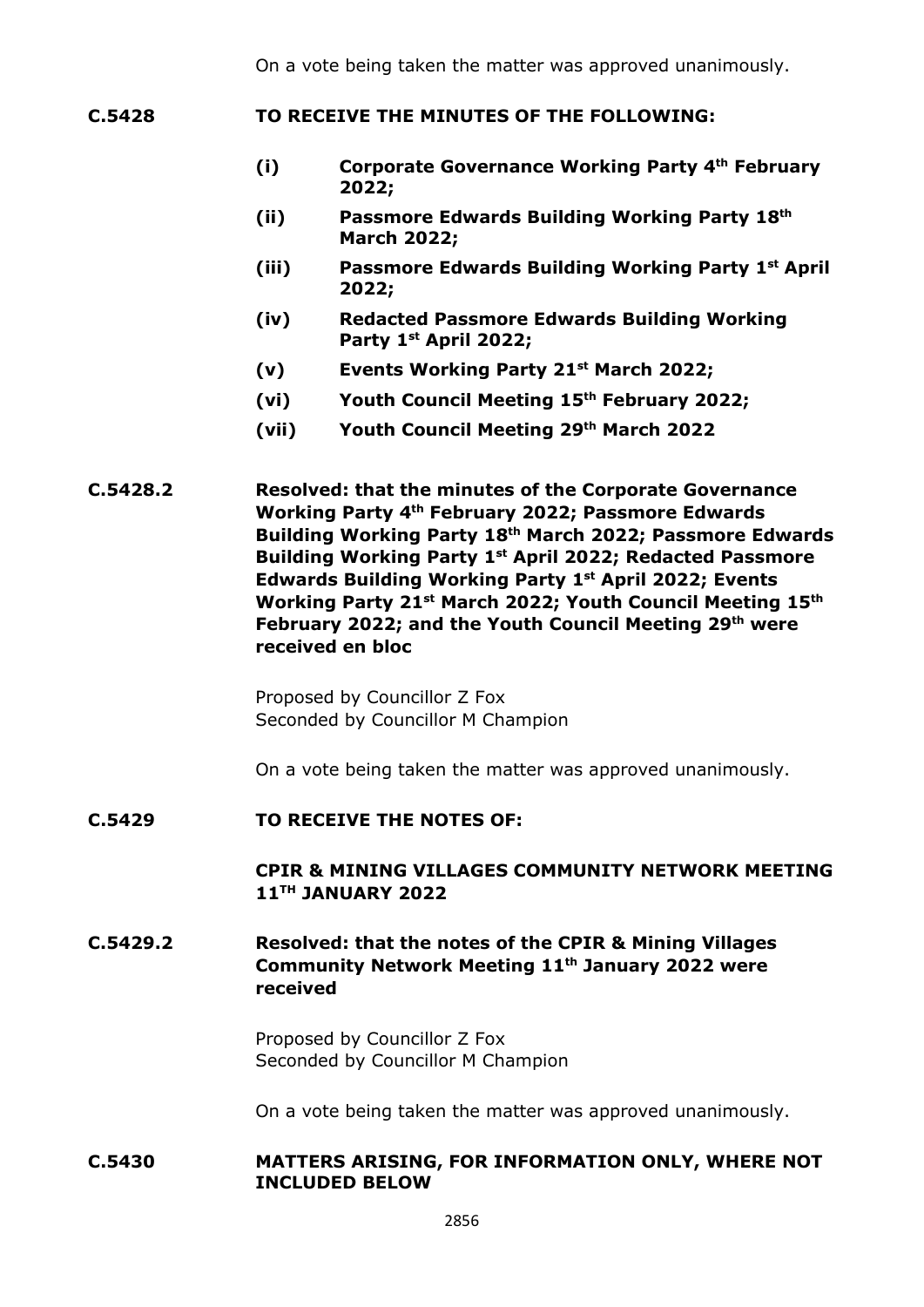Councillors discussed an item from the previous minutes, C.5399 concerning a CCTV camera. The Fire Service did not have any knowledge of the camera and considered that it may have been wrongly reported.

Councillor Mills questioned the numbers on the Youth Council, which schools and colleges had been included, and if the Redruth Special School had been included. Councillor Cosgrove responded that there was one student from Cornwall College, one from Duchy College, two from Camborne, two from Pool Academy, and eight Year Five/Six Students from, Penponds, Troon, Trevithick, Rosemellin, Weeth, Roskear, St Meriadoc Junior, and St John the Baptist. The Town Clerk informed members that this had all be agreed at the Youth Council Working Party meeting in September.

Councillor C Lawrence informed the meeting that the twinning with Moonta is on schedule, it is likely that it will go ahead in the near future.

**C.5431 PUBLIC PARTICIPATION (SUBJECT TO STANDING ORDER 3e MEMBERS OF THE PUBLIC ARE PERMITTED TO MAKE REPRESENTATIONS, ANSWER QUESTIONS AND GIVE EVIDENCE IN RESPECT OF ANY ITEM OF BUSINESS INCLUDED IN THE AGENDA, UP TO A MAXIMUM OF FIFTEEN MINUTES).**

> A member of the public thanked the staff for working under such difficult conditions at a different location.

A member of the public was pleased that Councillors were involved in discussions over the Rosewarne Car Park proposed plans, item 22 on the Agenda. They expressed concern over the type of dwellings and the environment in which they were to be constructed.

Both members of the public were thanked for attending.

Rosewarne Car Park developments will be reviewed through the planning process.

### **C.5432 TO RECEIVE RECOMMENDATIONS FROM THE EVENTS WORKING PARTY, AGREE ACTION AND AUTHORISE EXPENDITURE**

**C.5432.2 Resolved: that the recommendation from the Events Working Party to Full Council, that the Town Council takes part and delivers Fairtrade Fortnight activities to the same level or better in 2023, was received, and approved**

Proposed by Councillor C Godolphin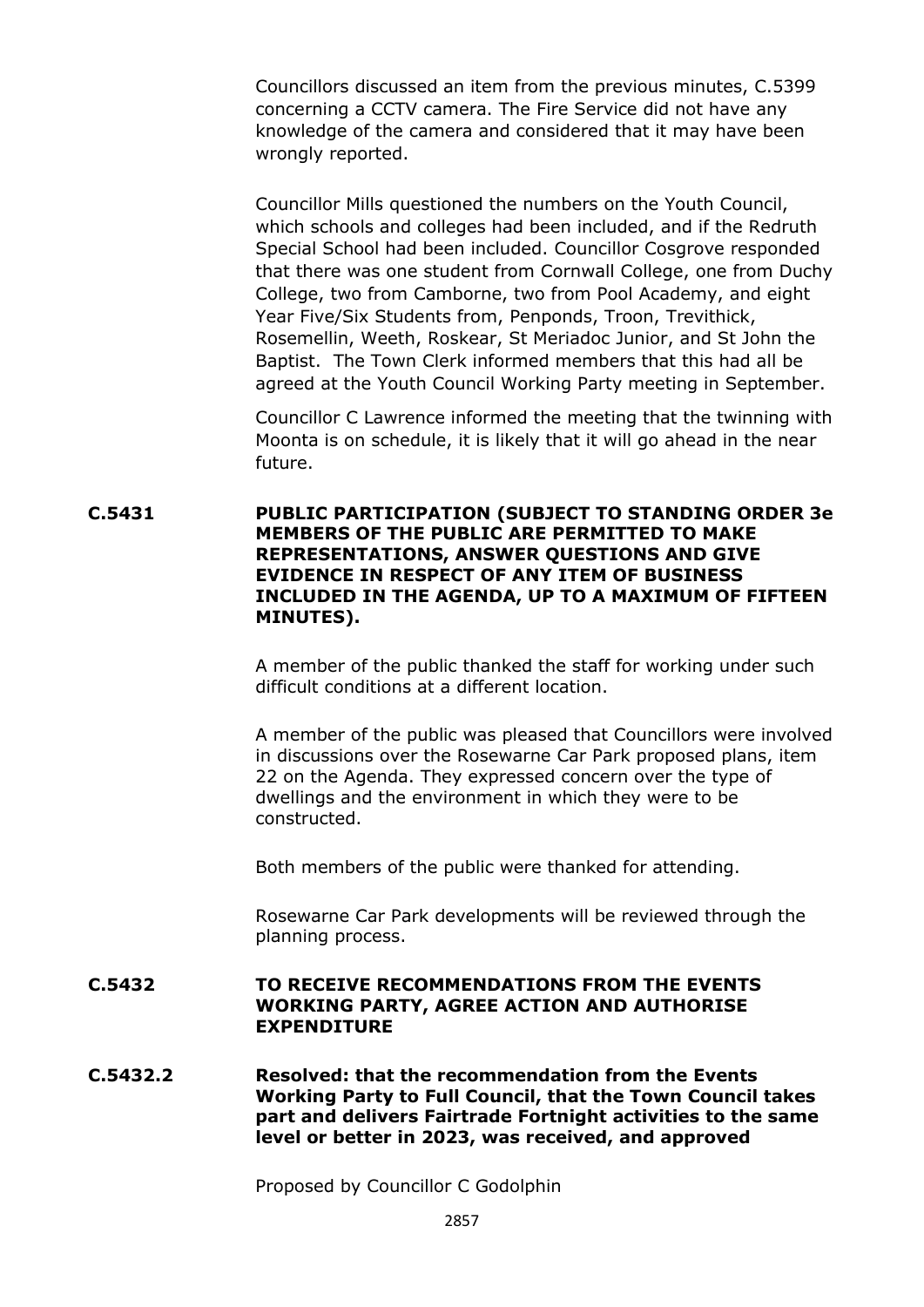Seconded by Councillor V Dalley

On a vote being taken the matter was approved unanimously.

## **C.5432.3 Resolved: that a report on the Queen's Jubilee Events was received, and an uplift in the budget of £400 was approved to be taken from the Corporate Management 140 budget, cost code 5530 Consultation and Community**

Proposed by Councillor Z Fox Seconded by Councillor V Dalley

On a vote being taken the matter was approved by a majority

## **C.5433 TO RECEIVE A RESIGNATION FROM THE PASSMORE EDWARDS WORKING PARTY AND AGREE ACTION**

The Councillor C Lawrence withdrew his resignation as a member of the Passmore Edwards Working Party, as as appointment of members to committees would be taking place at the May Full Council meeting. The Chair thanked him.

### **C.5434 TO RECEIVE THE UPDATED ASSET REGISTER AND AGREE ANY ACTION**

### **C.5434.2 Resolved: that the updated Asset Register was deferred to the next meeting of Full Council**

Proposed by Councillor Z Fox Seconded by Councillor M Champion

On a vote being taken the matter was approved unanimously.

### **C.5435 TO RECEIVE THE MEETING SCHEDULE FOR 2022-2023**

The Chair drew attention to the Change of date for the Amenities Committee due to the Annual Awards event.

### **C.5435.2 Resolved: that the Meeting Schedule for 2022-2023 was received**

Proposed by Councillor Z Fox Seconded by Councillor D Wilkins

On a vote being taken the matter was approved unanimously.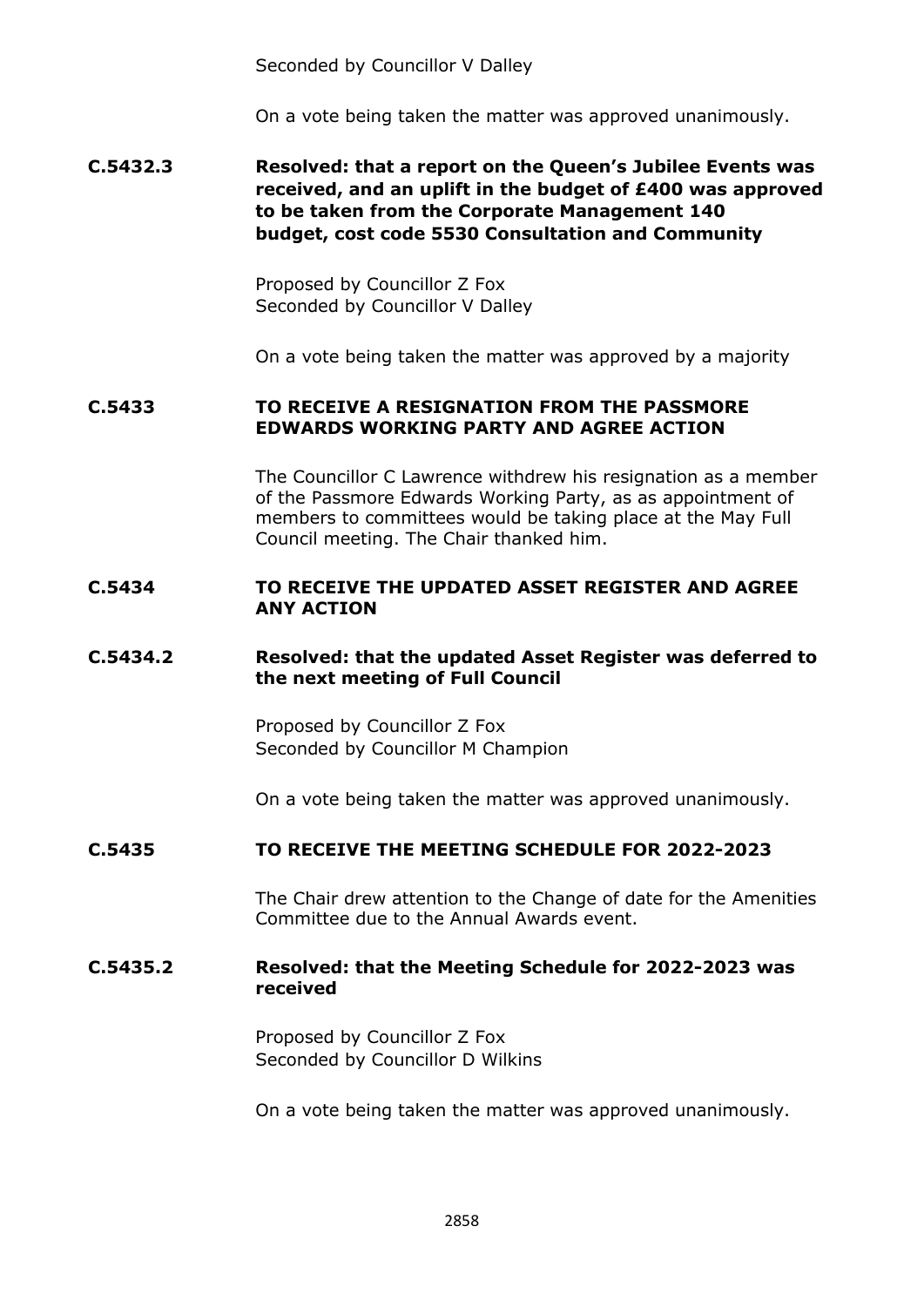## **C.5436 TO RECEIVE A RESIGNATION FROM THE TOWN DEAL BOARD, AS CAMBORNE TOWN COUNCIL REPRESENTATIVE AND AGREE ACTION**

**C.5436.2 Resolved: that Councillor Atherfold's resignation from the Town Deal Board, as Camborne Town Council's representative, was received. Councillor D Wilkins was the newly appointed representative**

> Proposed by Councillor Z Fox Seconded by Councillor C Lawrence

On a vote being taken the matter was approved unanimously.

### **C.5437 TO RECEIVE A BID NEWSLETTER INCLUDING INFORMATION ABOUT THE CAMBORNE LOYALTY SCHEME AND AGREE ACTION**

There was a discussion about the designated area for the Camborne Loyalty Scheme offered through BID Camborne, and that only BID Levy payers could join the scheme. The Library will be giving one stamp per person per day on the borrowing of books, for a trial period of three months. There was a suggestion that a notice be put up in the library foyer to inform members of the public about the library's terms and conditions for the Camborne Loyalty Scheme.

## **C.5437.2 Resolved: that a BID newsletter, including information about the Camborne Loyalty Scheme, was received. A restriction of one stamp per person per day on book borrowing; with a review of the scheme in three months, was approved**

Proposed by Councillor M Champion Seconded by Councillor C Godolphin

On a vote being taken the matter was approved unanimously.

### **C.5438 TO RECEIVE NOMINATIONS FOR THE TOWN MAYOR AND DEPUTY MAYOR FOR ELECTION AT THE ANNUAL GENERAL MEETING**

#### **Nominations for Mayor were:**

- **Councillor Z Fox** Proposed by Councillor C Lawrence Seconded by Councillor P Mills.
- **Councillor M Champion** Proposed by Councillor J Collins Seconded by Councillor D Wilkins Councillor J Collins requested a script ballot.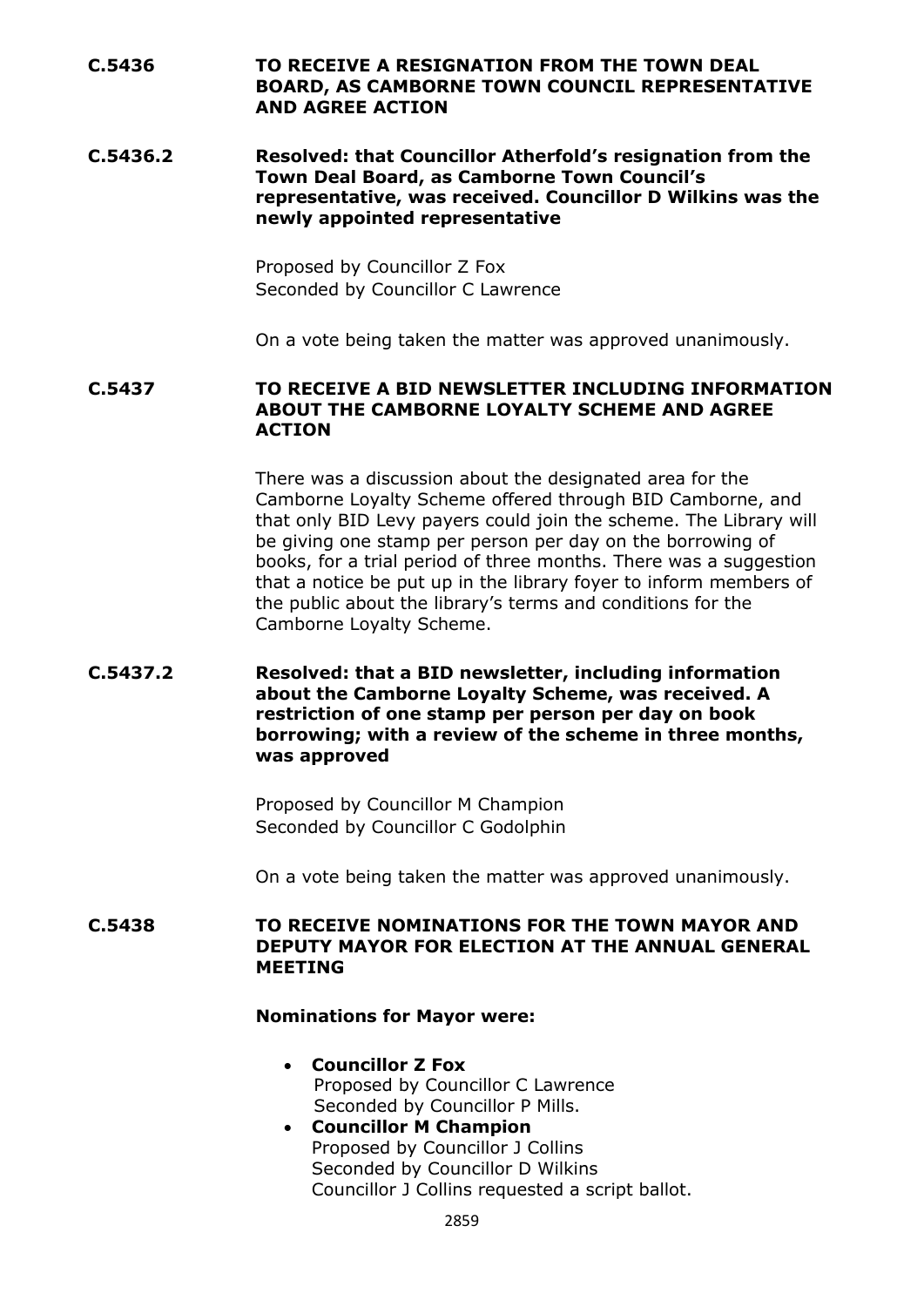## **C.5438.2 Resolved: the result of the script ballot that Councillor M Champion was nominated as the Town Mayor, was approved**

Proposed by Councillor J Collins Seconded by Councillor D Wilkins

On a script ballot being conducted the matter was approved by a majority.

## **Nominations for Deputy Mayor were:**

### **Councillor Z Fox** Proposed by Councillor P Mills Seconded by Councillor C Lawrence **Councillor V Dalley** Proposed by Councillor D Wilkins Seconded by Councillor J Collins **Councillor D Atherfold** Proposed by Councillor M Williams Seconded By Councillor J Morgan

There were two script ballots for Deputy Mayor which resulted in a tie between Councillor Z Fox and Councillor V Dalley. The Chairman declined the use of her casting vote. Nominations for the Deputy Mayor was postponed to the next meeting of the Full Council on 12th May 2022**.**

### **C.5439 TO RECEIVE A LIST OF OUTSIDE BODIES WITH COUNCIL REPRESENTATION AND AGREE ACTION**

A discussion took place amongst the Councillors on their contact with Outside Bodies and if groups were formal or informal. If the group was formal, it should supply a written constitution. The Chair requested that the Councillors produce short reports giving details of items concerning their group meetings. The Town Clerk requested that minutes from the meetings, or short reports, were sent to the Office for receipt at Full Council.

## **C.5439.2 Resolved: that a list of Outside Bodies with Council representation was received, and that members on Outside Bodies submit brief reports for receipt at Full Council was approved**

Proposed by Councillor Z Fox Seconded by Councillor C Godolphin

On a vote being taken the matter was approved unanimously.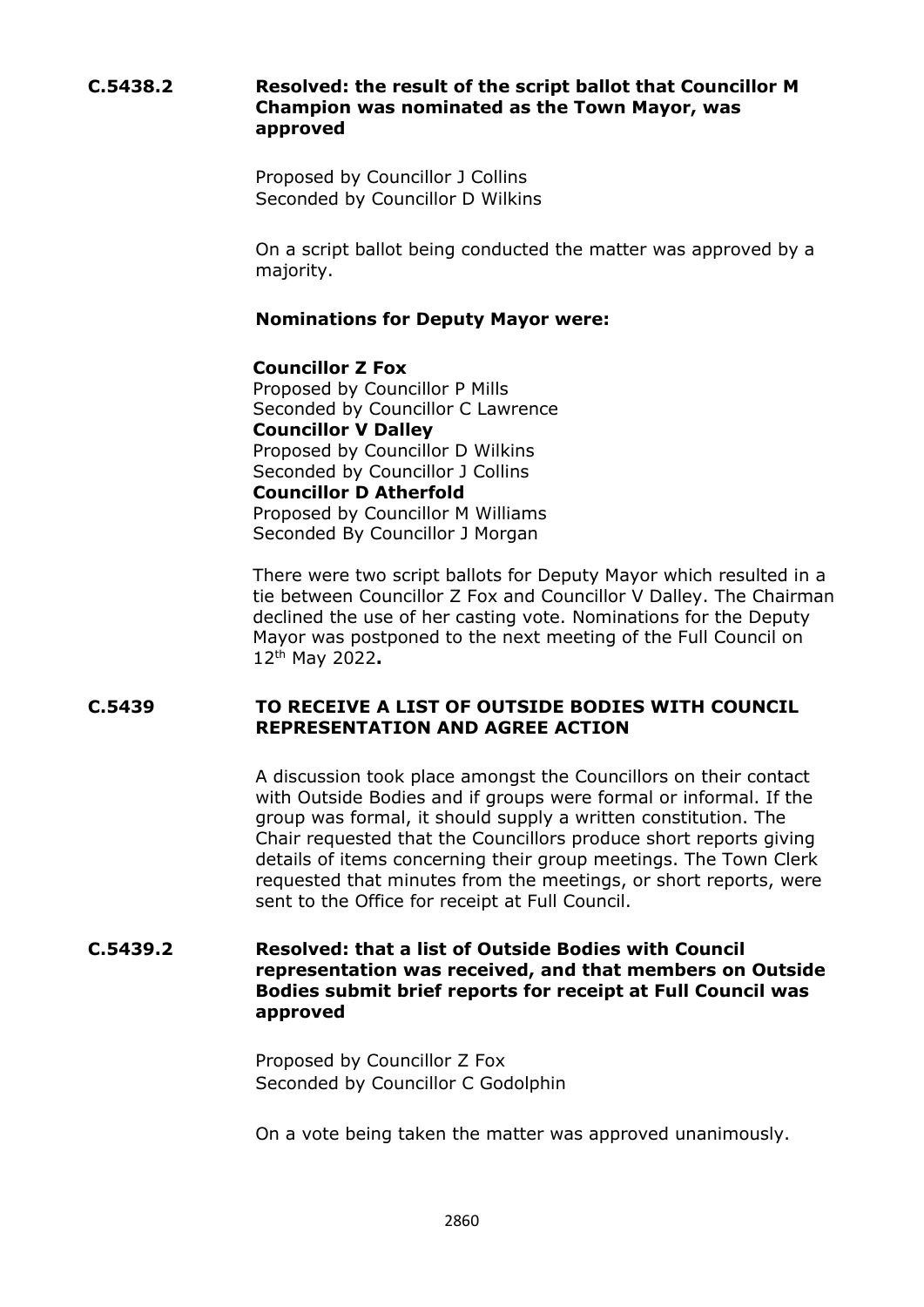## **C.5440 TO RECEIVE CORRESPONDENCE FROM CORNWALL COUNCIL REGARDING THE HOMELESS PODS AND HOUSING SCHEME AT ROSEWARNE CARPARK AND AGREE ACTION**

### **C.5440.2 Resolved: that correspondence from Cornwall Council regarding the Homeless Pods and Housing Scheme at Rosewarne Carpark was received**

Proposed by Councillor M Champion Seconded by Councillor D Wilkins

On a vote being taken the matter was approved unanimously.

### **C.5441 TO CONSIDER A DATE AND TIME FOR THE ANNUAL TOWN ASSEMBLY, AGREE ACTION AND AUTHORISE EXPENDITURE**

The Town Clerk informed the members that the Events Working Party would discuss all details of the Annual Town Assembly.

### **C.5441.2 Resolved: that the Annual Town Assembly would be on 5th May 2022 at 6pm**

Proposed by Councillor Z Fox Seconded by Councillor P Mills

On a vote being taken the matter was approved unanimously.

### **C.5441.3 Resolved: that the Annual Town Assembly expenditure of £500.00 was approved to be taken from the Corporate Management cost code 4850 Council Expenses budget**

Proposed by Councillor Z Fox Seconded by Councillor P Mills

On a vote being taken the matter was approved unanimously.

### **C.5442 TO RECEIVE COUNCILLOR GUIDES TO THE PLANNING COMMITTEE, STAFFING COMMITTEE, FINANCE AND GENERAL PURPOSES COMMITTEE AND AMENITIES COMMITTEE, AND AGREE ACTION**

After the May Full Council meeting, new Chairs and Vice Chairs would be elected to the Committees.

### **C.5442.2 Resolved: that Councillor guides to the Planning Committee, Staffing Committee, Finance and General Purposes Committee and Amenities Committee, were received**

Proposed by Councillor C Godolphin Seconded by Councillor L McDonald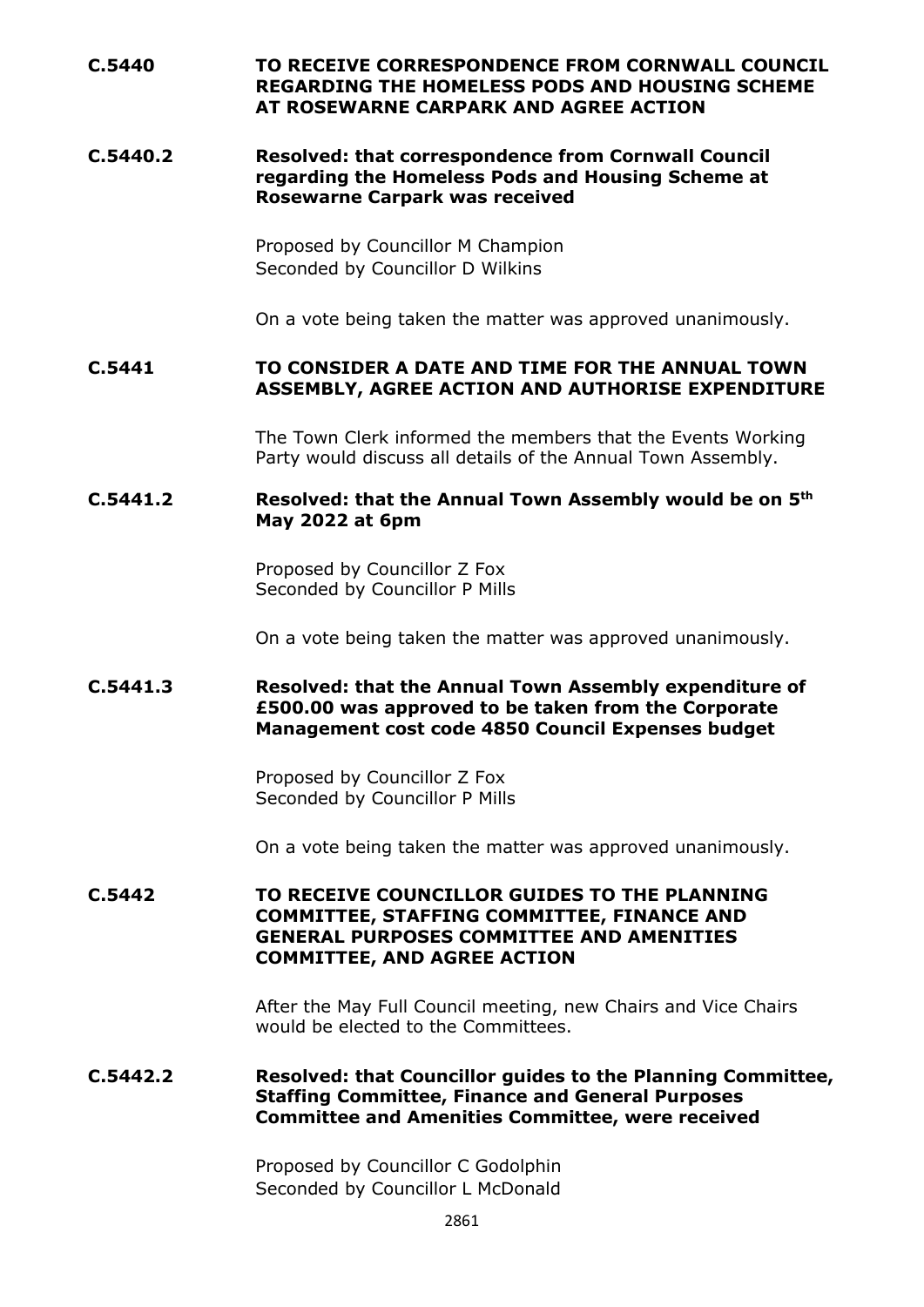### **C.5443 TO RECEIVE A SOUTH-WEST COUNCILS ASSOCIATE NEWSLETTER FOR MARCH 2022**

### **C.5443.2 RESOLVED: that a South-West Councils Associate Newsletter for March 2022 was received**

Proposed by Councillor Z Fox Seconded by Councillor P Mills

On a vote being taken the matter was approved unanimously.

## **C.5444 TO RECEIVE A CORNWALL PENSION FUND NEWSLETTER FOR APRIL 2022**

### **C.5444.2 RESOLVED: that a Cornwall Pension Fund Newsletter for March 2022 was received**

Proposed by Councillor C Godolphin Seconded by Councillor C Lawrence

On a vote being taken the matter was approved unanimously.

### **C.5445 TO RECEIVE AN OCEAN GROUP NEWSLETTER FOR 2022**

## **C.5445.2 RESOLVED: that an Ocean Group Newsletter for 2022 was received**

Proposed by Councillor Z Fox Seconded by Councillor D Wilkins

On a vote being taken the matter was approved by a Majority.

### **C.5446 TO RECEIVE A DRAFT UPDATED FINANCIAL RISK REGISTER AND AGREE ACTION**

Councillor M Williams drew attention to two minor errors on the report; a cut off in the text on page 5 from 'All payments approved by two authorised'. Page 19 where 'as' should replace 'and'.

## **C.5446.2 RESOLVED: that a draft updated Financial Risk Register was received and approved with amendments made on pages 5 and 19**

Proposed by Councillor Z Fox Seconded by Councillor D Wilkins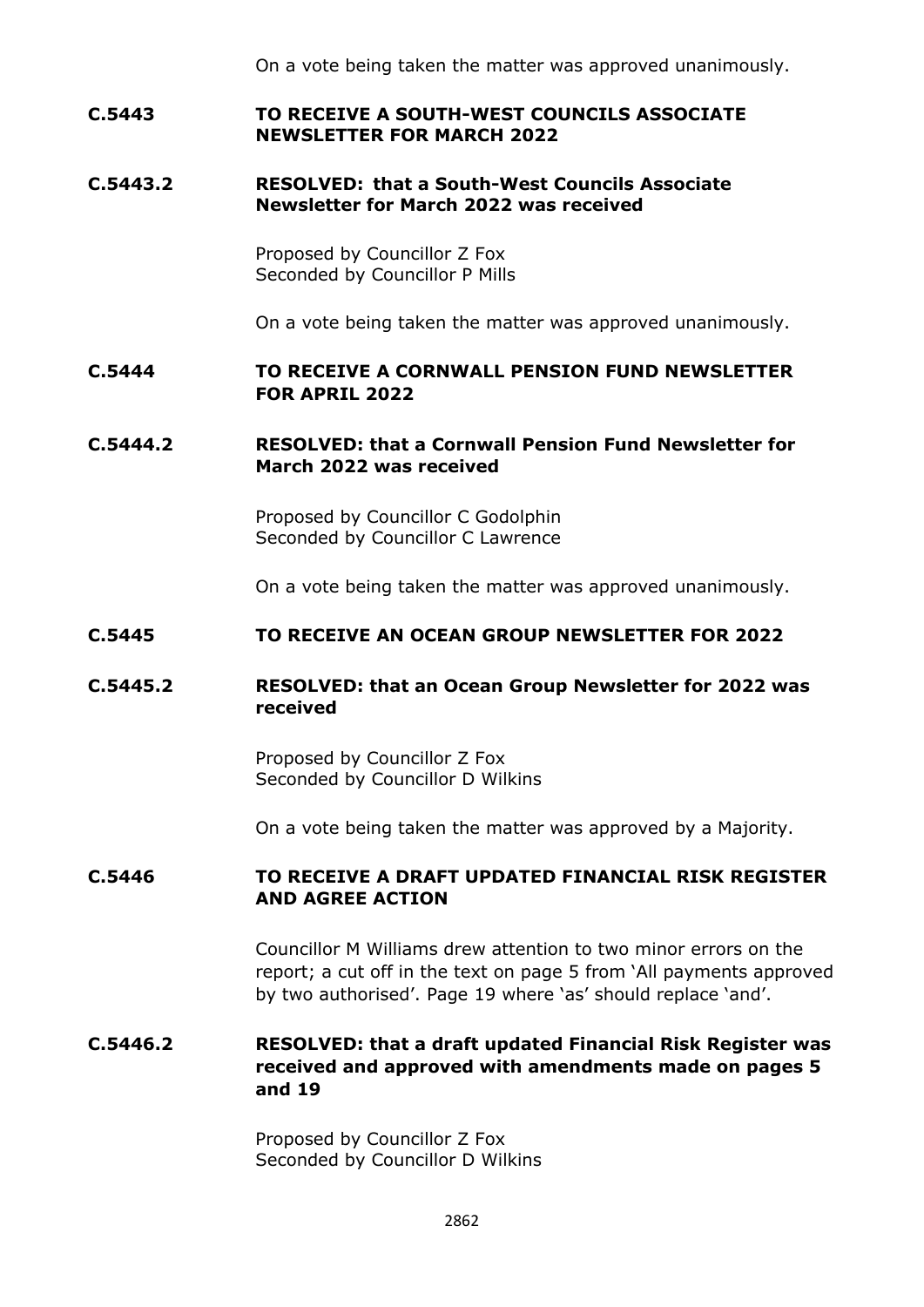Councillor J Cosgrove left the meeting at 19:32.

# **C.5447 TO RECEIVE A REQUEST FROM ST JOHN THE BAPTIST ROMAN CATHOLIC CHURCH FOR A LETTER OF SUPPORT FROM CAMBORNE TOWN COUNCIL AND AGREE ACTION**

**C.5447.2 RESOLVED: that a request from St John the Baptist Roman Catholic Church for a Letter of Support sent from Camborne Town Council was received and approved**

> Proposed by Councillor C Lawrence Seconded by Councillor V Dalley

On a vote being taken the matter was approved unanimously.

Two members of the public left the meeting. Councillor J Cosgrove re-entered the meeting at 19:34.

**C.5448 THAT THE COUNCIL RESOLVES, UNDER THE 1960 PUBLIC BODIES (ADMISSION TO MEETINGS) ACT TO EXCLUDE THE PRESS AND PUBLIC DUE TO THE CONFIDENTIAL NATURE OF THE BUSINESS TO BE DISCUSSED**

**C.5448.2 RESOLVED: that under the 1960 Public Bodies (Admission to Meetings) Act the press and public were excluded due to the confidential nature of the business to be discussed**

> Proposed by Councillor D Wilkins Seconded by Councillor V Dalley

On a vote being taken the matter was approved unanimously.

### **C.5449 TO RECEIVE A VERBAL UPDATE FROM THE TOWN DEAL BOARD REPRESENTATIVES ON RECENT MEETINGS**

**i) To receive a written update from the Town Clerk on Camborne Town Council proposals for Camborne Town Deal**

## **ii) To receive any further information in relation to the Town Deal projects**

Councillor M Champion thanked the Town Clerk for her report. The Councillors discussed the two main options within the report and the time scale for decisions regarding the acceptance of the projects.

2863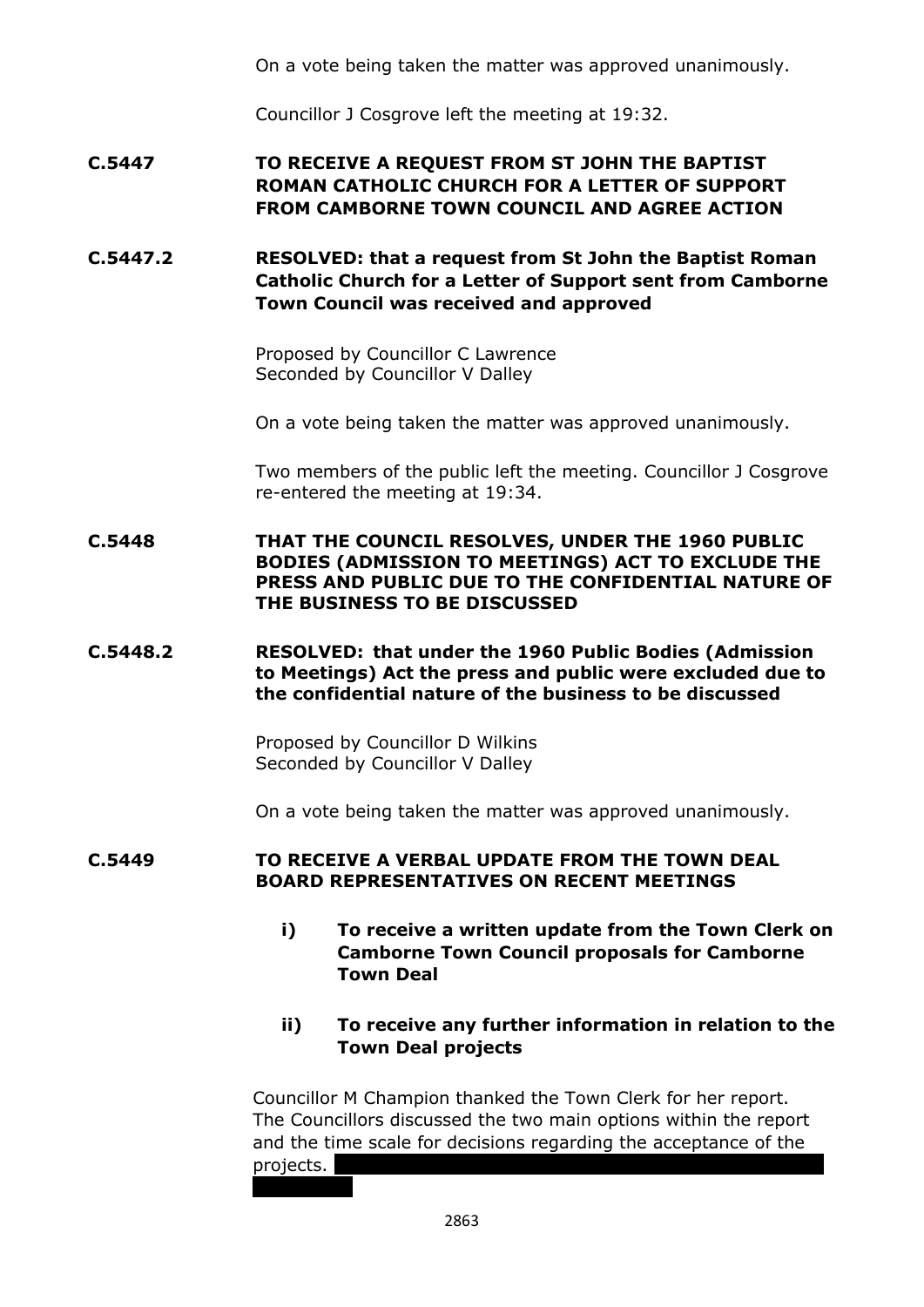The Chair thanked the staff for the hard work involved in producing the report.

## **C.5449.2 RESOLVED: that a written update from the Town Clerk on Camborne Town Council proposals for Camborne Town Deal was received**

Proposed by Councillor Z Fox Seconded by Councillor P Mills

On a vote being taken the matter was approved unanimously.

**C.5449.3 RESOLVED: that the Town Clerk make appropriate enquiries with the Town Council's legal representatives on project options; and associated expenditure from the Corporate Management 4900 Legal Costs cost code budget were approved**

> Proposed by Councillor Z Fox Seconded by Councillor D Wilkins

On a vote being taken the matter was approved unanimously.

**the Basset Centre/White House, Basset Centre and Kerrier** 

**Way was approved, subject to confirmation of the** 

## **C.5449.4 RESOLVED: that the project expenditure (from the Towns Deal Fund) for further viability work and surveys**

Proposed by Councillor C Godolphin Seconded by Councillor L McDonald

On a vote being taken the matter was approved unanimously.

### **C.5449.5 RESOLVED: that the Town Clerk and Management Team investigate the viability of the library or office staying at the Basset Centre and report back to Full Council**

Proposed by Councillor D Wilkins Seconded by Councillor P Mills

On a vote being taken the matter was approved unanimously.

At this point the members were given very favourable feedback regarding the Expo from Councillors who attended.

**C.5450 TO RECEIVE A VERBAL UPDATE REGARDING THE PASSMORE EDWARDS BUILDING, AGREE ACTION AND AUTHORISE EXPENDITURE**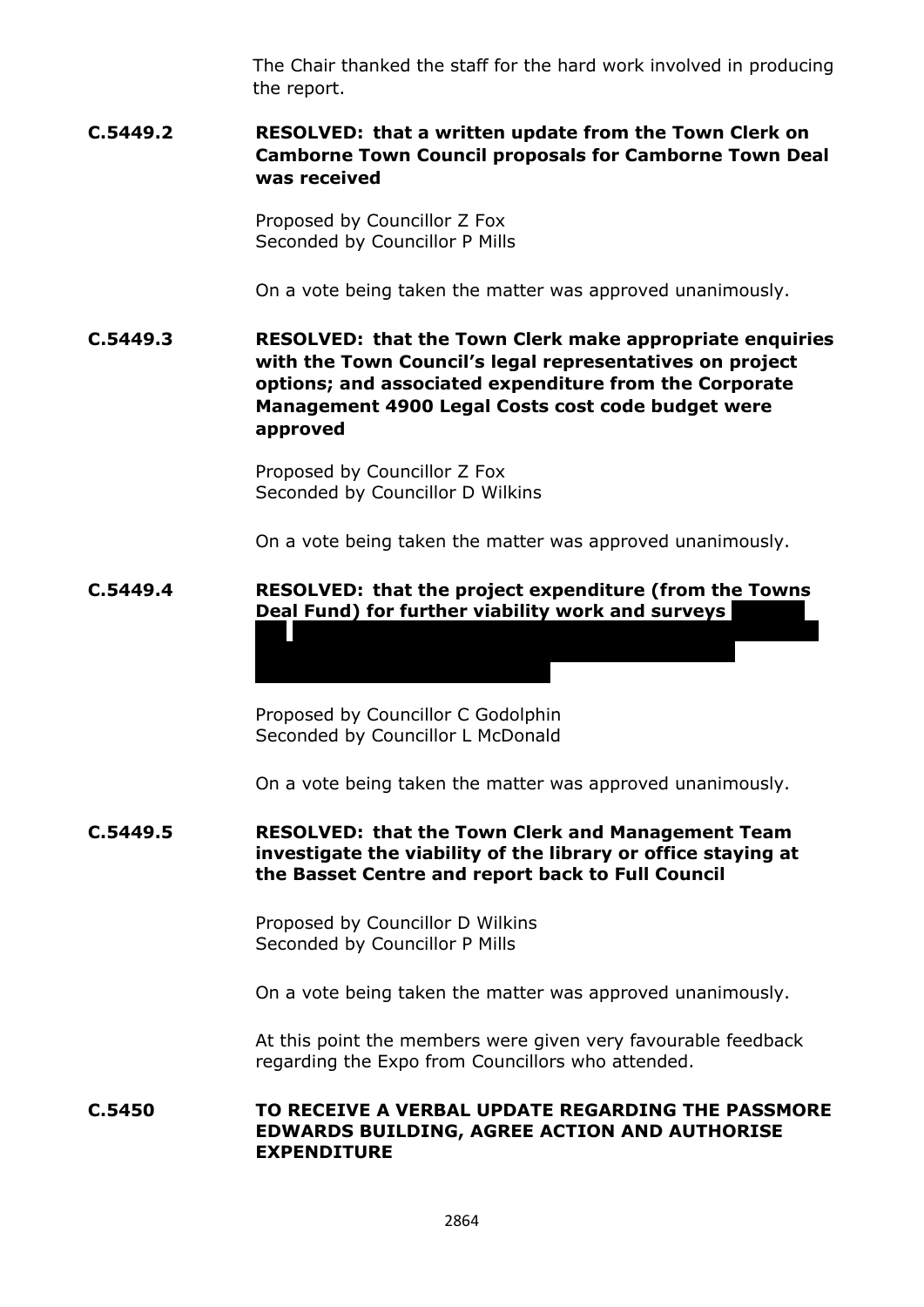The Town Clerk updated members on the progress of the works; the electrical issues with the lift installation were ongoing. The chimney had been erected and the lintels were due for installation. All was on course for handover in the middle of July. Councillor M Champion requested that a site visit be arranged for members when the roof work was completed, and before the scaffolding was removed.

### **C.5450.2 RESOLVED: that a verbal update regarding the Passmore Edwards Building, was received**

Proposed by Councillor Z Fox Seconded by Councillor D Wilkins

On a vote being taken the matter was approved unanimously.

### **C.5451 TO RECEIVE A REPORT FROM THE TOWN CLERK ON WORKLOADS AND PRIORITIES AND AGREE ANY ACTION**

The Town Clerk outlined issues with staff workload and the need to prioritise. She drew attention to the timeline document, it was created to show the most efficient use of time.

Councillors expressed concern that the staff had accrued many extra hours of Time off in Lieu, and were unable to take holidays, due to workloads. The Town Council had a duty of care to all staff.

#### **C.5451.2 RESOLVED: that a report on short term priorities from the Town Clerk was received**

Proposed by Councillor C Godolphin Seconded by Councillor M Champion

On a vote being taken the matter was approved unanimously.

#### **C.5451.3 RESOLVED: that the priorities and timelines as recommended in the Report were approved**

Proposed by Councillor Z Fox Seconded by Councillor P Mills

On a vote being taken the matter was approved unanimously.

### **C.5451.4 RESOLVED: that for the 2022-2023 Municipal Year the Park Gerry and Passmore Edwards Working Parties be merged to create a Major Projects Working Party was approved**

Proposed by Councillor V Dalley Seconded by Councillor C Lawrence

On a vote being taken the matter was approved unanimously.